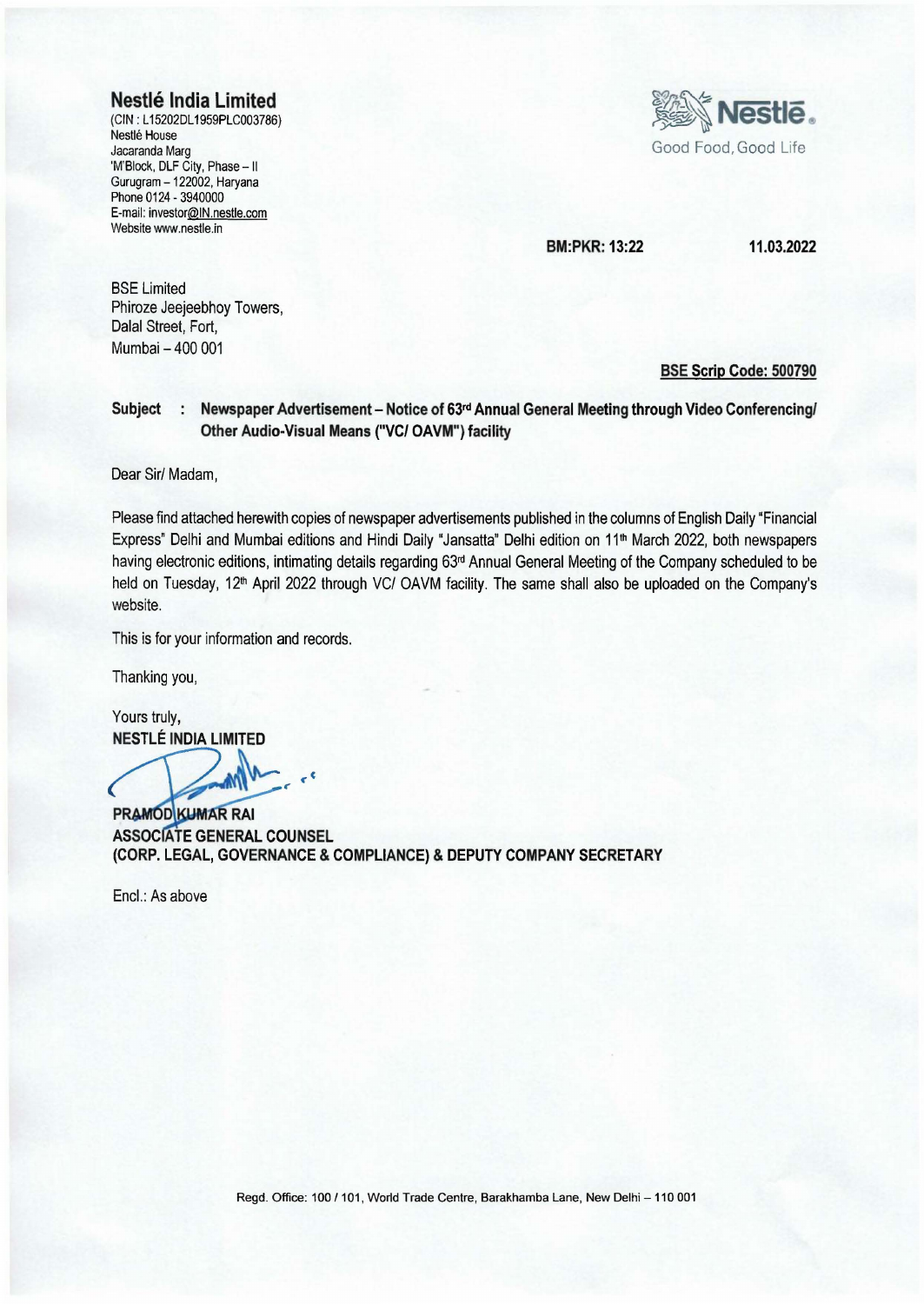# **NESTLE INDIA LIMITED**

(CIN: L15202OL1959PLC003786) Regd. Office: 100 / 101, World Trade Centre, Barakhamba Lane, New Delhi-110 001 Email: investor@in.nestle.com; Website: www.nestle.in Ph: 011-23418891, Fax: 011-23415130

#### **NOTICE OF 63R0 ANNUAL GENERAL MEETING**

Oear Member(s),

- 1. Notice is hereby given that the Sixty Third Annual General Meeting ("63" AGM") of Nestle India Limited ("the Company") **will** be convened on Tuesday, 12'" April 2022 at 1 O:OO A.M. (1ST} through Video Conferencing ("VC")/ Other Audio-Visual Means ("OAVM") facility as per the provisions of the Companies Act, 2013 and Rules framed thereunder (the "Act") read with General Circular Nos. 14/2020, 17/2020, 20/2020, 02/2021, 19/2021 and 21/2021, dated 8" April 2020, 13• April 2020, 5• May 2020, 13<sup>th</sup> January 2021, 8<sup>th</sup> December 2021 and 14<sup>th</sup> December 2021, respectively, issued by the Ministry of Corporate Affairs ("MCA Circulars"), without the physical presence of the members at a common venue. The deemed venue for the 63<sup>°</sup> AGM shall be the Registered Office of the Company.
- 2. Electronic copies of the Notice of the 53• AGM and the Annual Report for the year 2021 will be sent only by email to all those members, whose email address are registered with the Company / Depository Participant(s) ("Depository"). For those members, who have not registered their email address, hard copies of the Notice of the 63" AGM and the Annual Report for the year 2021 will be sent at their registered address in the permitted mode. The Notice of the 63<sup>rd</sup> AGM and the Annual Report will also be available on the website of the Company i.e. www.neslle.in and the website of BSE Limited i.e. www.bseindia.com. Members can join and participate in the 63<sup>rd</sup> AGM through VC/OAVM facility only. The instructions for joining the 63<sup>rd</sup> AGM and the manner of participation in the remote electronic voting or casting vote through the e-voting system during the 63<sup><sup>d</sup></sup> AGM are provided in the Notice of the 63" AGM. Members participating in 63" AGM through the VC/OAVM facility shall be counted for the purpose of reckoning the quorum under Section 103 of the Act.
- 3. Members holding shares in physical form who have not registered their email addresses with the Company can obtain Notice of the  $63^{\circ}$  AGM, Annual Report and/or login details for joining the  $63^{\circ}$  AGM through VC/OAVM facility including e-voting, or any future communication, by sending following documents by email to investor@in.nestle.com:
	- a. a signed request letter mentioning your name, folio number, email address and complete address;
	- b. self attested scanned copy of the PAN Card; and
	- c. self attested scanned copy of any document (such as AADHAR Card, Driving Licence, Election Identity Card, Passport) in support of the address of the members as registered with the Company.
- 4. Members holding shares in physical form who have not updated their mandate for receiving the dividends directly in their bank account(s) through Electronic Clearing Service or any other means ("Electronic Bank Mandate"), can register their Electronic Bank Mandate to receive dividends directly into their bank account electronically, by sending following details / document in addition to the documents mentioned in para 3 above by email to investor@in.nestle.com:
	- a. Name and Branch of Bank in which dividend is to be received and Bank Account type;
	- b. Bank Account Number allotted by your bank after implementation of Core Banking Solutions;
	- C. 11 digitlFSC Code; and
	- d. Self attested scanned copy of cancelled cheque bearing the name of the member or first holder, in case shares are held jointly.
- 5. Members holding shares in demat form are requested to update their email address/ Electronic Bank Mandate with their Depository
- 6. The record date for determining entitlement of members to the final dividend for the financial year ended 31" December 2021, if approved at the 63" AGM, is 22'" April 2022.

Pursuant to Income Tax Act, 1961 ("the IT Act"), dividend income is taxable in the hands of the members and the Company is required to deduct tax at source ("TDS") from dividend paid to the members at prescribed rates in the IT Act. For the prescribed rates for various categories, conditions for Nil / preferential TDS and details / documents required thereof, members are requested to refer to the IT Act and Notice of the 53• AGM. In general, to enable compliance with TDS requirements, members are requested to complete and/ or update their Residential Status, PAN, Category as per the IT Act with their Depository or in case shares are held in physical form, with the Company by sending email to investor@in.nestle.com.

In the event the Company is unable to pay the dividend to any member by electronic mode, due to non-registration of the Electronic Bank Mandate, the Company shall dispatch the dividend warranV Bankers' cheque/ demand draft to such member, as soon as possible.

The above information is being issued for the information and benefit of all the members of the Company and is in compliance with the Act and MCA Circulars.

**Date : 1 D'" March 2022 Place : Gurugram** 



FINANCIAL EXPRESS Fri, 11 March 2022<br>https://epaper.financialexpress.com/c/66753414